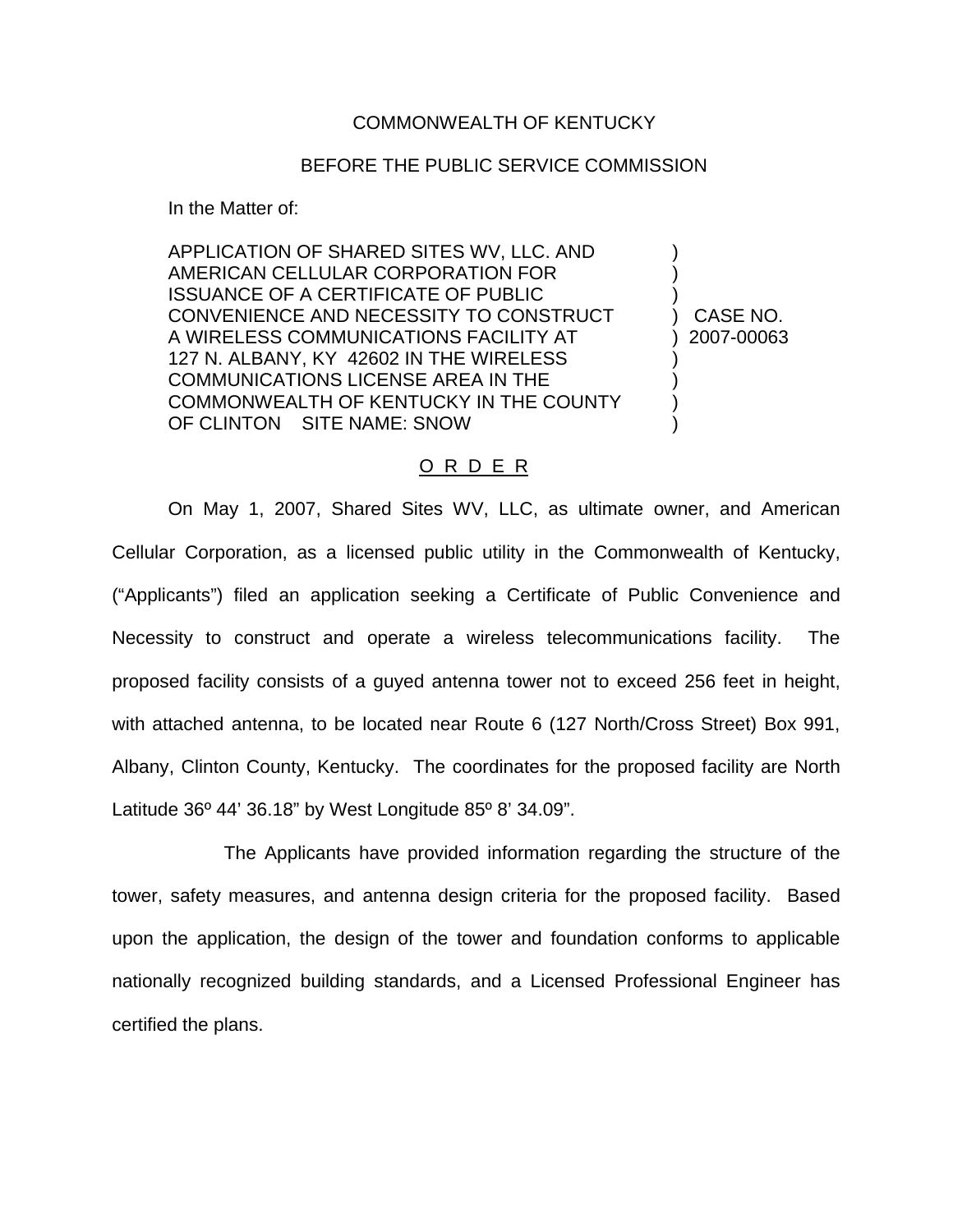Pursuant to 807 KAR 5:063, the Applicants have notified the County Judge/Executive of the proposed construction. The Applicant has filed applications with the Federal Aviation Administration ("FAA") and the Kentucky Airport Zoning Commission ("KAZC") seeking approval for the construction and operation of the proposed facility. Both decisions are pending.

The Applicants have filed evidence of the appropriate notices provided pursuant to 807 KAR 5:063. The notices solicited any comments and informed the recipients of their right to request intervention. To date, no public comments have been filed with the Commission.

The Commission, having considered the evidence of record and being otherwise sufficiently advised, finds that the Applicants have demonstrated that a facility is necessary to provide adequate utility service and that, therefore, a Certificate of Public Convenience and Necessity to construct the proposed facility should be granted.

Pursuant to KRS 278.280, the Commission is required to determine proper practices to be observed when it finds, upon complaint or on its own motion, that the facilities of any utility subject to its jurisdiction are unreasonable, unsafe, improper, or insufficient. To assist the Commission in its efforts to comply with this mandate, the Applicants should notify the Commission if they do not use this antenna tower to provide service in the manner set out in their application and this Order. Upon receipt of such notice, the Commission may, on its own motion, institute proceedings to consider the proper practices, including removal of the unused antenna tower, which should be observed by the Applicant.